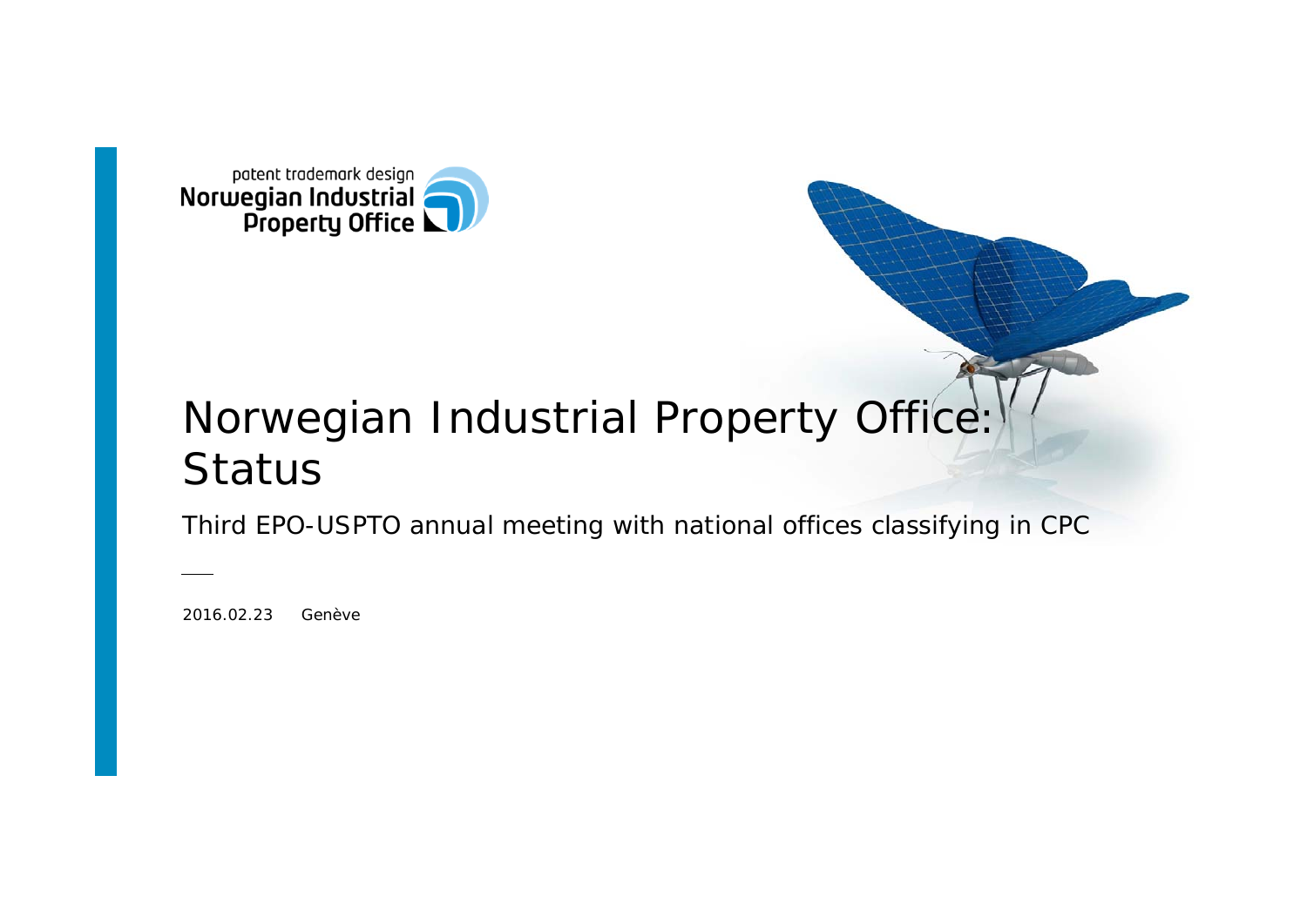## CPC classification at NIPO

#### **Searching**

• All examiners use CPC together with IPC and eventually FT/FI, MC and other relevant classificationsystems to perform a search



#### 22-03-2016

#### Classification

- Frontfiles are classifed:
	- from October 20th 2015
	- done by all examiners
- Backfiles are not reclassified:
	- will be reclassifed after 2018.
	- However, we classify old cases with CPC before granting

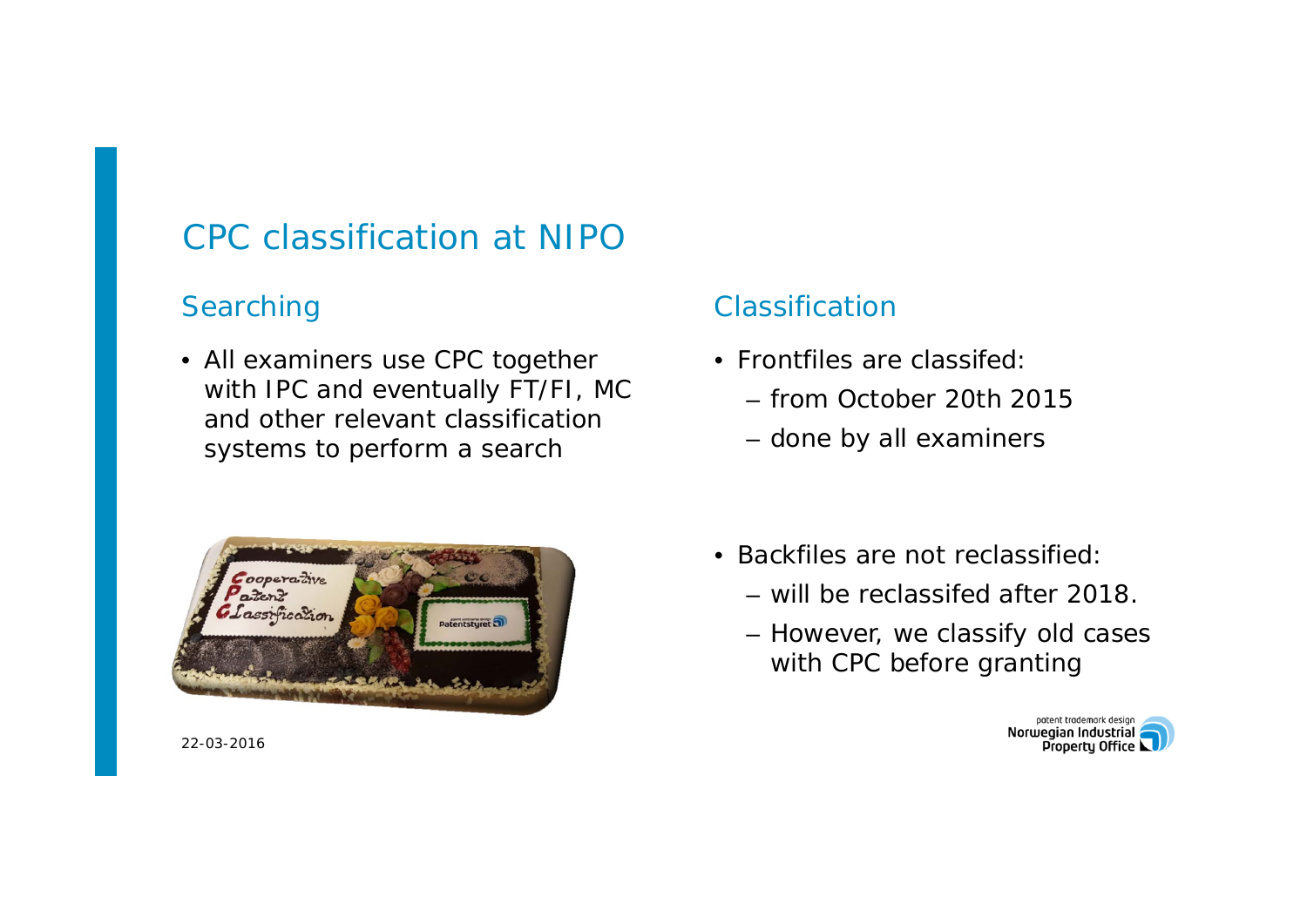### CPC classification from Inbox

| 14<br>运                                | ×<br>Inbox                        |                                                                          | <b>Total tasks</b>                                  | Duedate passed               |
|----------------------------------------|-----------------------------------|--------------------------------------------------------------------------|-----------------------------------------------------|------------------------------|
| mmon tools<br>I batch letters          | Search on patent                  |                                                                          |                                                     |                              |
| Search<br>sarch on patent              |                                   |                                                                          |                                                     |                              |
| sarch on PCT/RO                        |                                   |                                                                          |                                                     |                              |
| sarch on mark                          |                                   | Application number 20101378                                              |                                                     |                              |
| sarch on design                        |                                   | Patent number                                                            |                                                     |                              |
| sarch on company com                   |                                   | <b>EP</b> application number                                             |                                                     |                              |
| sarch on GH                            |                                   | <b>Patent Title:</b>                                                     |                                                     | Exact search                 |
| sarch on OP                            |                                   | <b>Customer reference:</b>                                               | ÷                                                   |                              |
| sarch on customer                      |                                   | AM/AR-nr or Document Ref :                                               | ● Manual truncate with % □ Search only on mainforms |                              |
| isence management                      |                                   |                                                                          |                                                     |                              |
| eate mailroom corresol                 |                                   | All linked procedures                                                    |                                                     |                              |
| invert to multi-page                   |                                   | <b>曲 Search</b>                                                          | Clear Advanced search (Customer,)                   |                              |
| arse classification adm                |                                   |                                                                          |                                                     |                              |
| int-out letters for a given officer    | <b>CPC Classification</b>         |                                                                          |                                                     |                              |
| <b>C</b> Classification                | Case browsing     Import document |                                                                          |                                                     |                              |
| C Reclass Examiner                     |                                   | PT 20101378 - Patent Application - 01000 Pending New application created |                                                     |                              |
| oling for Coarse IPC Classification    |                                   |                                                                          |                                                     |                              |
| C Classification                       | Search                            |                                                                          |                                                     |                              |
| <b>C</b> Classification                |                                   | Class:                                                                   |                                                     | Publication date: 2016.02.19 |
| <sup>3</sup> C Classification          |                                   | <b>曲 Search</b>                                                          |                                                     |                              |
| <sup>3</sup> C Import definition files |                                   |                                                                          |                                                     |                              |
| <b>Schehandling PT</b>                 |                                   |                                                                          |                                                     | crademark design             |
|                                        |                                   |                                                                          |                                                     | <b>Norwegian Industrial</b>  |
| 22-03-2016                             |                                   |                                                                          |                                                     | Property Office LU           |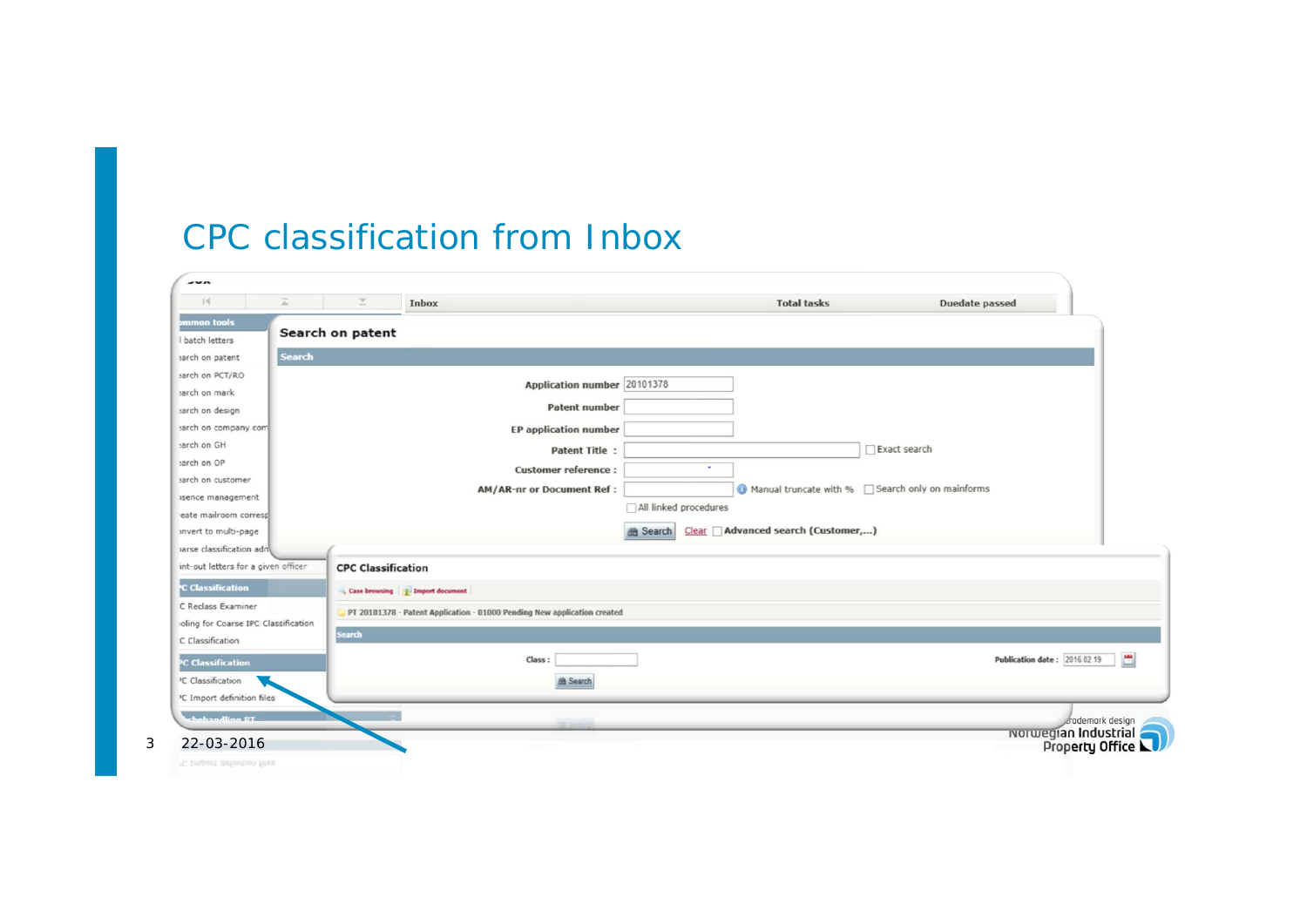#### CPC classification from Substantive Examination flow

| mmon tools                             |                        |                                                                                                               | Perform substantive checks                                                                                                                                                                                     | 3                                        |  |                       | $\mathbf{0}$                      |  |
|----------------------------------------|------------------------|---------------------------------------------------------------------------------------------------------------|----------------------------------------------------------------------------------------------------------------------------------------------------------------------------------------------------------------|------------------------------------------|--|-----------------------|-----------------------------------|--|
| batch letters                          |                        |                                                                                                               | Registration and grant                                                                                                                                                                                         |                                          |  |                       | $\theta$                          |  |
| arch on patent                         |                        |                                                                                                               | OP case Perform and Update                                                                                                                                                                                     | 1                                        |  | $1 - 4$               |                                   |  |
| arch on PCT                            |                        |                                                                                                               |                                                                                                                                                                                                                |                                          |  |                       |                                   |  |
| sarch on n                             |                        |                                                                                                               | PT 20101378 - Perform Substantive Examination                                                                                                                                                                  |                                          |  |                       |                                   |  |
| arch on d                              |                        |                                                                                                               |                                                                                                                                                                                                                |                                          |  |                       |                                   |  |
| sarch on c                             |                        |                                                                                                               | Case browsing ( $\mathscr G$ Edit Data ( $\mathscr G$ Fees $\mathbb v$ $[$ $\mathscr B$ ) Objection doc $[$ $\mathscr G$ Classification $\Box$ All correspondence $\mathbb v$ $[$ $\mathscr G$ Import document |                                          |  |                       |                                   |  |
| sarch on (                             |                        |                                                                                                               |                                                                                                                                                                                                                |                                          |  |                       |                                   |  |
| sarch on C                             |                        |                                                                                                               | PT 20101378 - Patent Application - 01000 Pending New application created                                                                                                                                       |                                          |  |                       |                                   |  |
| arch on c                              |                        |                                                                                                               |                                                                                                                                                                                                                |                                          |  |                       |                                   |  |
| isence mal<br>eate mail                | <b>Documents cited</b> | Search                                                                                                        | Draft letter<br>Log file / search table                                                                                                                                                                        | <b>Internal Documents</b><br>Board/Panel |  | Important Information | Letter to parties                 |  |
| mvert to                               |                        |                                                                                                               | Add patent document: a Add document NPL:<br>Table for new report                                                                                                                                               |                                          |  |                       |                                   |  |
| arse clas:                             |                        |                                                                                                               |                                                                                                                                                                                                                |                                          |  |                       |                                   |  |
| int-out let                            |                        |                                                                                                               | ۰                                                                                                                                                                                                              |                                          |  |                       |                                   |  |
| C Classi                               | Make sear              | <b>CPC Classification</b>                                                                                     |                                                                                                                                                                                                                |                                          |  |                       |                                   |  |
| C Reclass                              |                        |                                                                                                               |                                                                                                                                                                                                                |                                          |  |                       |                                   |  |
| oling for                              | Trepare e              | Case browsing     Import document<br>PT 20101378 - Patent Application - 01000 Pending New application created |                                                                                                                                                                                                                |                                          |  |                       |                                   |  |
| C Classific                            | $\bigcap$ Prepare E    |                                                                                                               |                                                                                                                                                                                                                |                                          |  |                       |                                   |  |
| <b>C</b> Classi                        |                        | Search                                                                                                        |                                                                                                                                                                                                                |                                          |  |                       |                                   |  |
| C Classifi                             | Letter: $\circ$ S      |                                                                                                               | Class:                                                                                                                                                                                                         |                                          |  |                       | 罒<br>Publication date: 2016.02.19 |  |
| <sup>I</sup> C Import                  |                        |                                                                                                               | dh Search                                                                                                                                                                                                      |                                          |  |                       |                                   |  |
| <b><i><u><u>Literature</u></u></i></b> |                        |                                                                                                               |                                                                                                                                                                                                                |                                          |  |                       |                                   |  |
|                                        |                        |                                                                                                               |                                                                                                                                                                                                                |                                          |  |                       |                                   |  |
|                                        |                        |                                                                                                               |                                                                                                                                                                                                                |                                          |  |                       | patent trademark design           |  |

4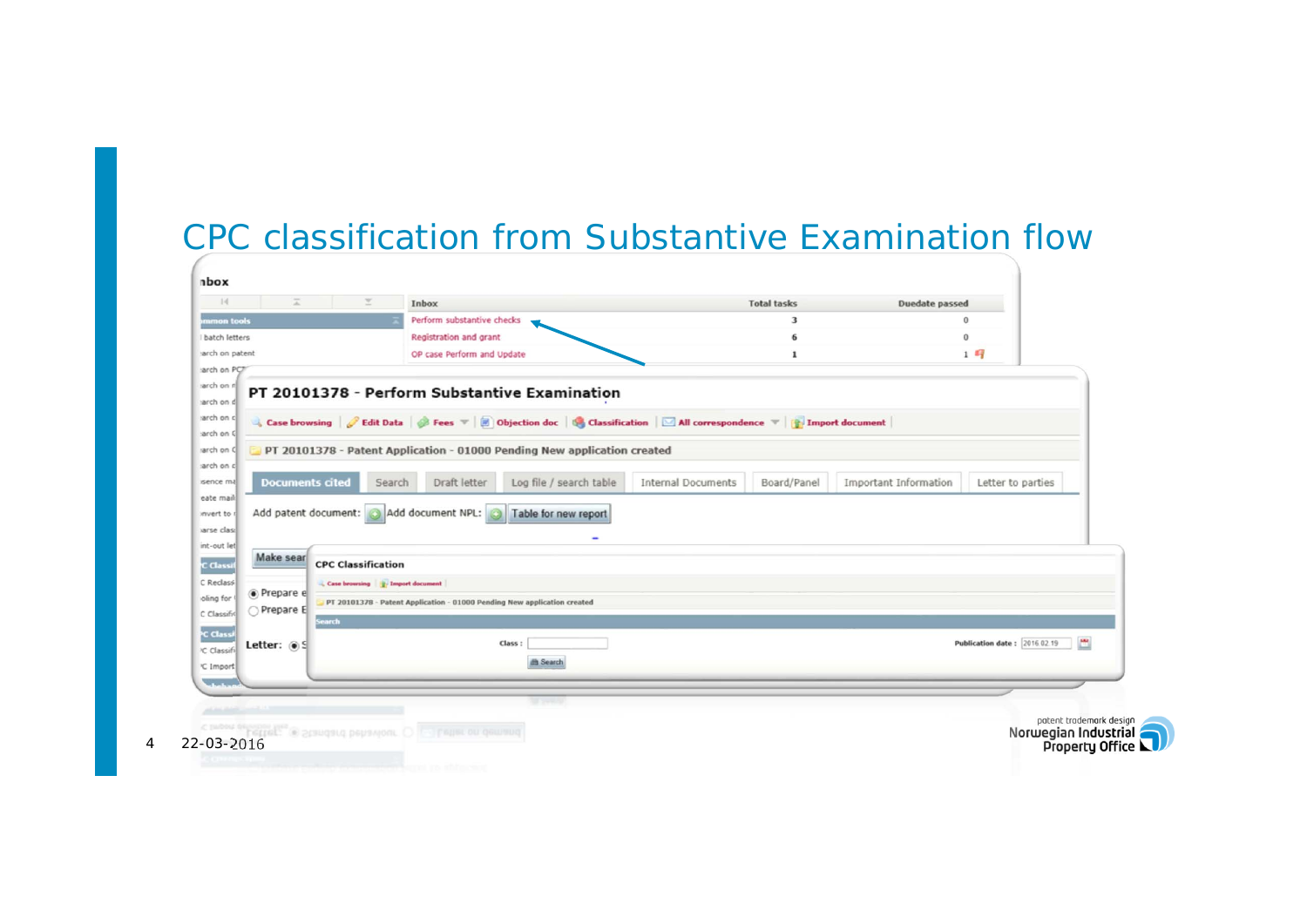#### CPC classification

|                        | PT 20101378 - Patent Application - 01000 Pending New application created |                                                                                                                                                      |       |                      |                                                                                                                                                                                                                                |                                                      |              |               |
|------------------------|--------------------------------------------------------------------------|------------------------------------------------------------------------------------------------------------------------------------------------------|-------|----------------------|--------------------------------------------------------------------------------------------------------------------------------------------------------------------------------------------------------------------------------|------------------------------------------------------|--------------|---------------|
| Search                 |                                                                          |                                                                                                                                                      |       |                      |                                                                                                                                                                                                                                |                                                      |              |               |
|                        |                                                                          | Class: a61K9/00                                                                                                                                      |       |                      | Publication date: 2016 02:19                                                                                                                                                                                                   | - 2                                                  |              |               |
|                        |                                                                          | <b>B</b> Search                                                                                                                                      |       |                      |                                                                                                                                                                                                                                |                                                      |              |               |
|                        |                                                                          |                                                                                                                                                      |       |                      |                                                                                                                                                                                                                                |                                                      |              |               |
| <b>Results</b>         |                                                                          |                                                                                                                                                      |       |                      |                                                                                                                                                                                                                                |                                                      |              |               |
|                        |                                                                          | Select all 41 hits<br>A61K 9/0046 Ear                                                                                                                |       |                      |                                                                                                                                                                                                                                |                                                      |              |               |
|                        |                                                                          | A61K 9/0048 Eye, e.g. artificial tears                                                                                                               |       |                      |                                                                                                                                                                                                                                |                                                      |              | $\sim$        |
|                        |                                                                          | A61K 9/0051 Ocular inserts, ocular implants                                                                                                          |       |                      |                                                                                                                                                                                                                                |                                                      |              |               |
|                        |                                                                          | A61K 9/0053 Mouth and digestive tract, i.e. intraoral and peroral administration rectal administration A61K9/0031                                    |       |                      |                                                                                                                                                                                                                                |                                                      |              |               |
|                        |                                                                          |                                                                                                                                                      |       |                      | [1] A61K 9/0056 Mouth soluble or dispersible forms; Suckable, eatable, chewable coherent forms; Forms rapidly disintegrating in the mouth; Lozenges; Lollipops; Bite capsules; Baked products; Baks or other oral forms for an |                                                      |              |               |
|                        |                                                                          |                                                                                                                                                      |       |                      | [1] A61K 9/0058 Chewing gums non-medicinal aspects, preparing chewing gum 32364/50 ; chewing gum for care of the teeth or oral cavity, e.g. with breath freshener A61011/00                                                    |                                                      |              | v             |
|                        |                                                                          | A61K 9/006 Oral mucosa, e.g. mucoadhesive forms, sublingual droplets; Buccal patches or films; Buccal sprays<br>@ Information about the invention -I |       |                      |                                                                                                                                                                                                                                |                                                      |              |               |
|                        | This class concerns :                                                    | Additional information -A                                                                                                                            |       |                      |                                                                                                                                                                                                                                |                                                      |              |               |
|                        |                                                                          | Select                                                                                                                                               |       |                      |                                                                                                                                                                                                                                |                                                      |              |               |
|                        |                                                                          |                                                                                                                                                      |       |                      |                                                                                                                                                                                                                                |                                                      |              |               |
| <b>CPC Association</b> |                                                                          |                                                                                                                                                      |       |                      |                                                                                                                                                                                                                                |                                                      |              |               |
|                        | Expected publication date: 2016 02:19                                    | Check validity                                                                                                                                       |       |                      |                                                                                                                                                                                                                                |                                                      |              |               |
| <b>Class</b>           |                                                                          | Version                                                                                                                                              | I/A   | <b>Creation</b> date | Derived IPCS                                                                                                                                                                                                                   | View deleted classes   Advanced display   Select all |              |               |
| A61K 9/2027 (2013.01)  |                                                                          | 201301                                                                                                                                               | $\pm$ | 2016.02.19           | A61K 9/20                                                                                                                                                                                                                      | $\mathbf{R}$                                         | $\mathbb{Z}$ | 0             |
|                        |                                                                          |                                                                                                                                                      |       |                      |                                                                                                                                                                                                                                |                                                      |              | <b>Delete</b> |
|                        |                                                                          |                                                                                                                                                      |       |                      |                                                                                                                                                                                                                                |                                                      |              |               |
|                        |                                                                          |                                                                                                                                                      |       |                      |                                                                                                                                                                                                                                |                                                      |              |               |
|                        |                                                                          |                                                                                                                                                      |       |                      |                                                                                                                                                                                                                                |                                                      |              |               |
|                        |                                                                          |                                                                                                                                                      |       |                      |                                                                                                                                                                                                                                |                                                      |              |               |
|                        |                                                                          |                                                                                                                                                      |       |                      |                                                                                                                                                                                                                                |                                                      |              |               |
|                        |                                                                          |                                                                                                                                                      |       |                      |                                                                                                                                                                                                                                |                                                      |              |               |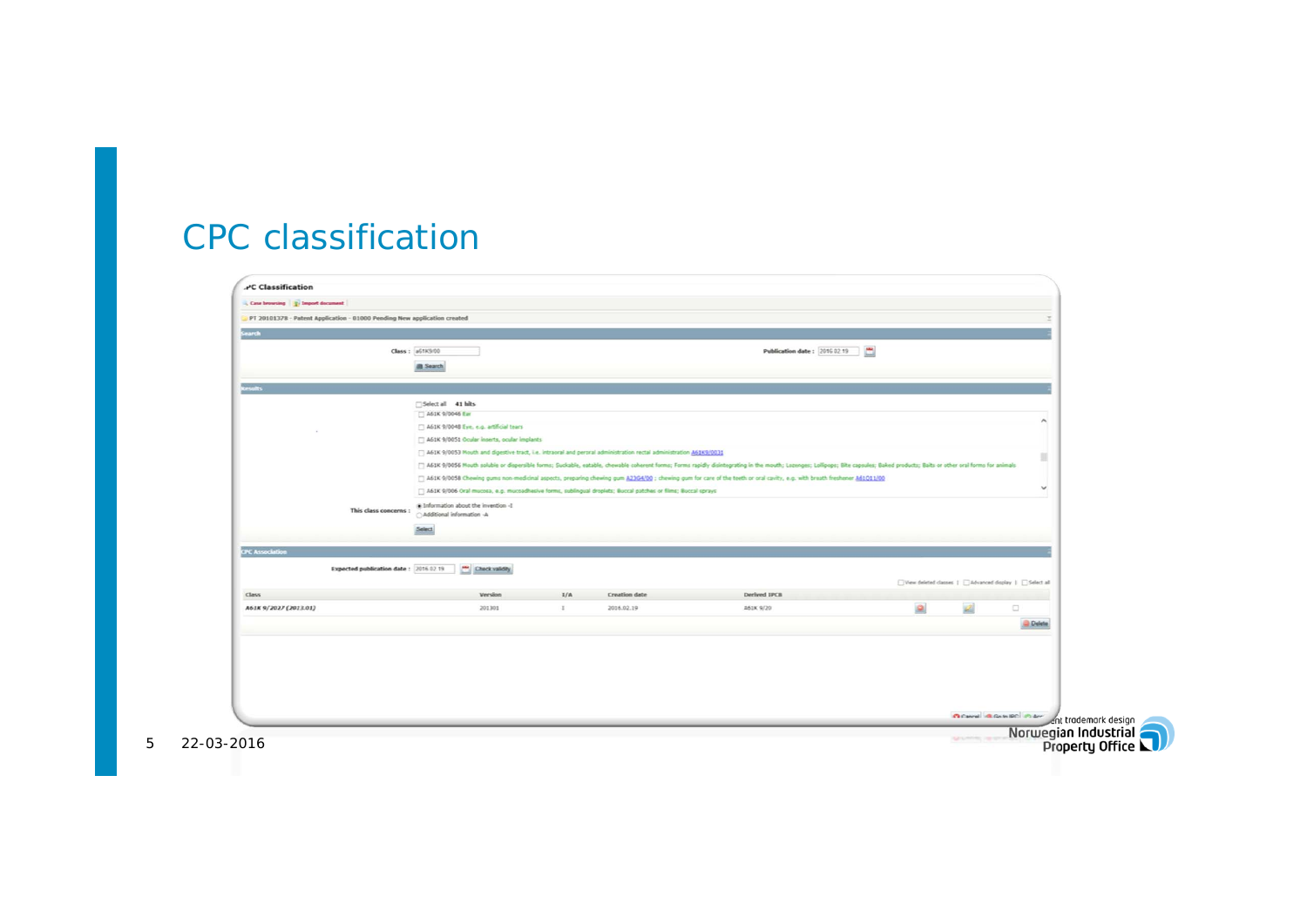## Patent casebrowsing



We classify primarily in CPC

IPC is suggested based on concordance list

We can change IPC independently from CPC (different revision time)

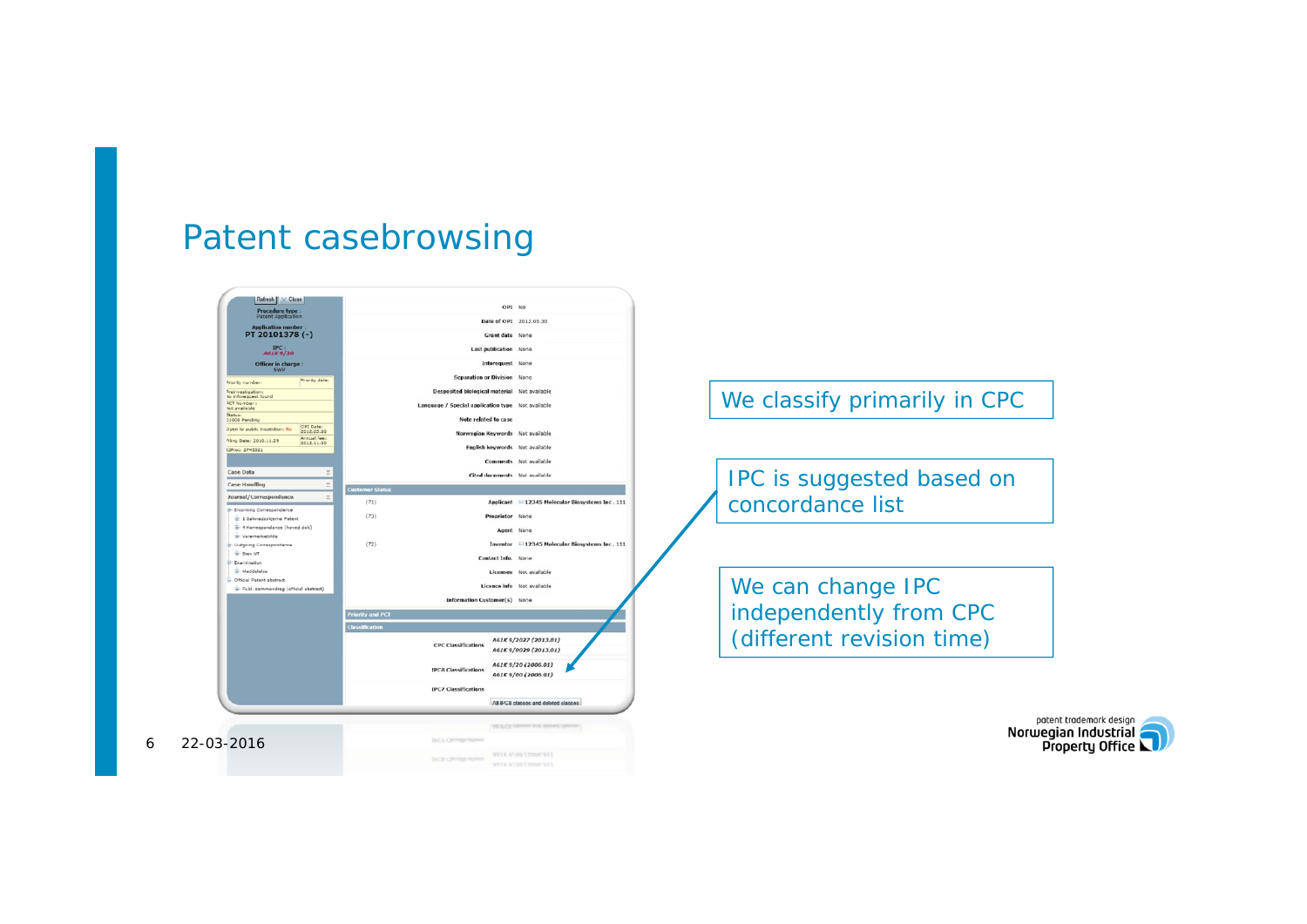## CPC: Quality Assurance process

- Training
- Document control
- Uploading/changes/maintenance of internal electronical system
- Audits
- Quality controls etc.

• ISO 9001 sertified from 2007

| iadement Sys                                                                                                                                                                            |
|-----------------------------------------------------------------------------------------------------------------------------------------------------------------------------------------|
| Certificate                                                                                                                                                                             |
| To certify conformity with // Godkjent overensstemmelse med<br>the Management System Requirements of // Styringssystemkravene i henhold til                                             |
| NS-EN ISO 9001:2008                                                                                                                                                                     |
| awarded // tildelt                                                                                                                                                                      |
| patent varemerke design<br>Patentstyret<br>Sandakerveien 64, 0484 Oslo                                                                                                                  |
|                                                                                                                                                                                         |
| Manufacturing/supplying following products/services:<br>for produksjon/leveranse av følgende produkter/tjenester:                                                                       |
| 1. Processing of applications and register maintenance for:<br>Behandling av søknader om og rettighetsforvaltning av:                                                                   |
| patents<br>patenter                                                                                                                                                                     |
| supplementary protection certificates (SPC)<br>supplerende beskyttelsessertifikater (SPC)                                                                                               |
| trademarks<br>varemerker                                                                                                                                                                |
|                                                                                                                                                                                         |
| designs<br>design                                                                                                                                                                       |
| 2. Preliminary search services<br>Utførelse av forundersøkelser                                                                                                                         |
| 3. Processing of international patent applications and search-based services for<br>Nordic Patent Institute<br>Internasjonal patentsøknadsbehandling og granskingsbaserte tjenester for |
| Nordisk Patentinstitutt                                                                                                                                                                 |
| Certificate No // Sertifikat nr.:                                                                                                                                                       |
| 611                                                                                                                                                                                     |
| First issued // Utstedt første gang: 2007-06-28<br>Valid until // Gyldig til: 2016-06-28<br>Issued // Utstedt: 2013-04-05                                                               |
| Audit: Annual // Oppfølging: Årlig                                                                                                                                                      |
|                                                                                                                                                                                         |
| Managing Director // Daglig leder<br>Technical Manager// Teknisk leder                                                                                                                  |
|                                                                                                                                                                                         |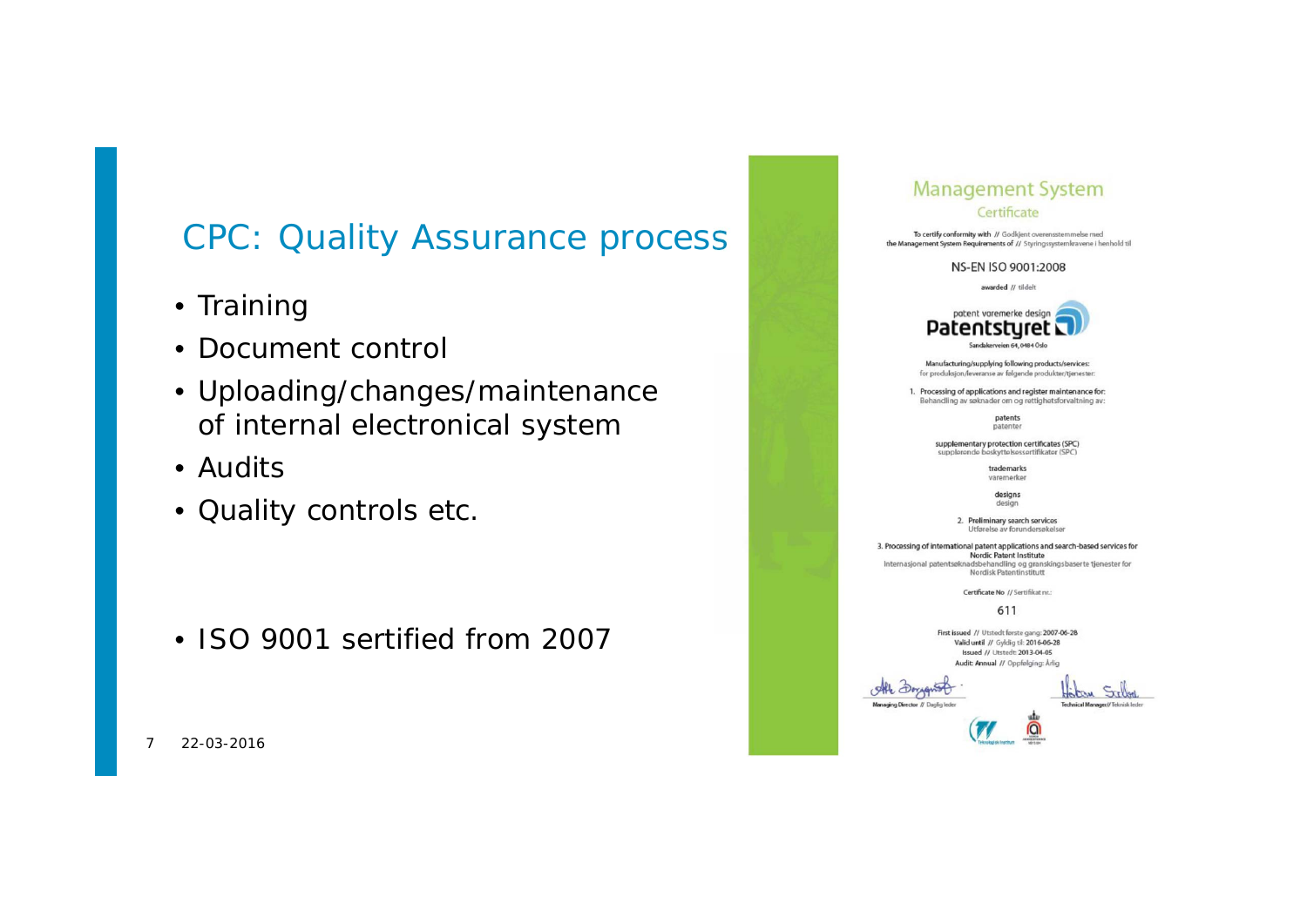## **Training**

#### Done

- General CPC-training for all examiners (2 hours), and
- a test based on EPO training material.

Feedback from test and examiners:

– «learning by doing» is the best approach

#### Further plans

- Field specific training in some fields like:
	- Oil, Fish, Computer technology
	- «Train-the-trainers» format and/or combined with othernordic offices?
- Under the umbrella of P07 project or other bilateral agreements

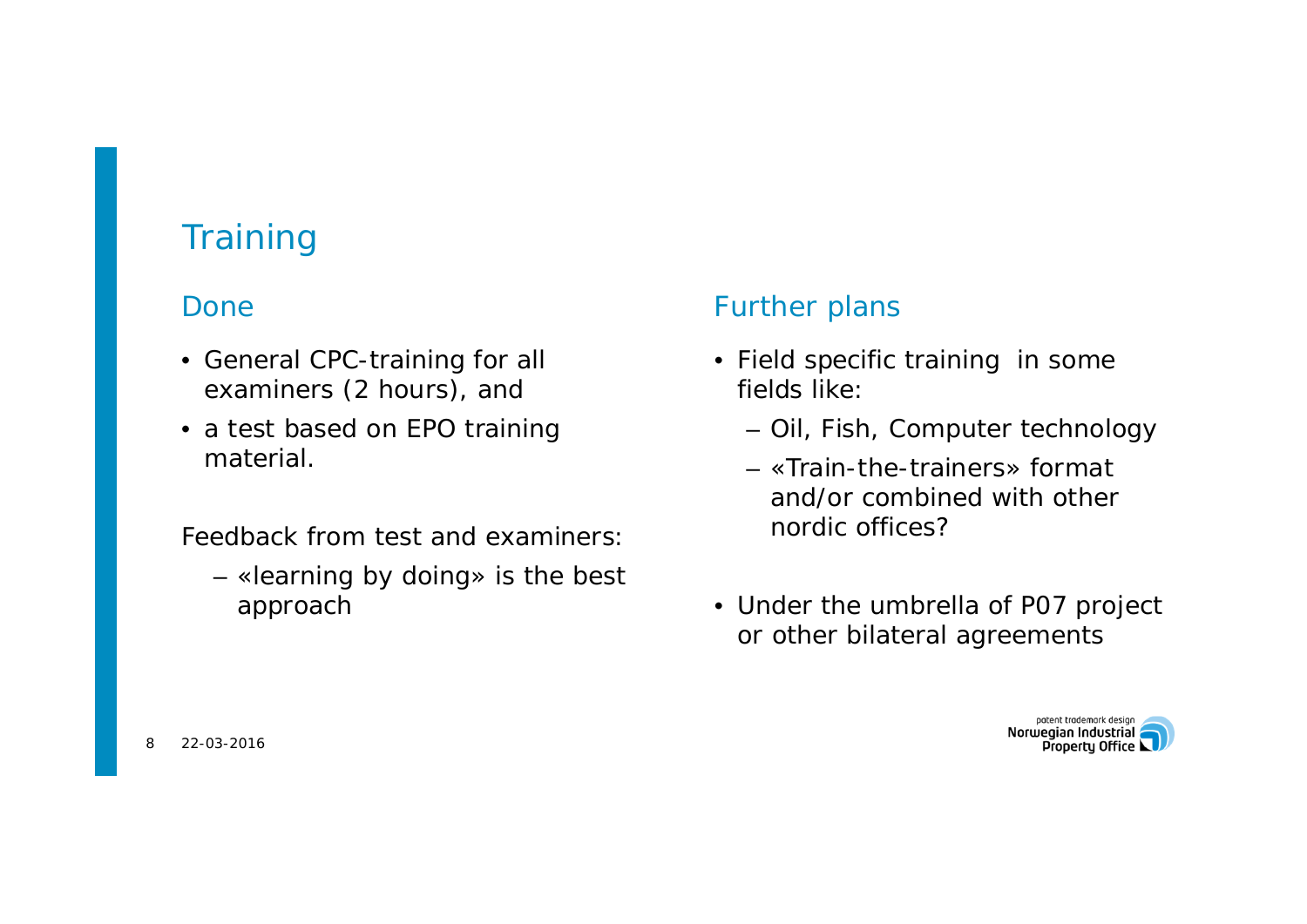## QUALITY controls

#### Quality Controls are the core of Quality Assurance

- Internal
	- 4 times a year:
		- Is the case classified with CPC?
		- Searched with CPC?
		- Is the classification done correctly?
			- Checked by an expert search team. Reliable?
- External QC (EPO)
	- To achieve a better quality we need feedback from EPO
	- Routine of performing QC documents where CPC symbols were allocated by other offices.
		- We would like to cooperate with EPO on it!



22-03-2016

C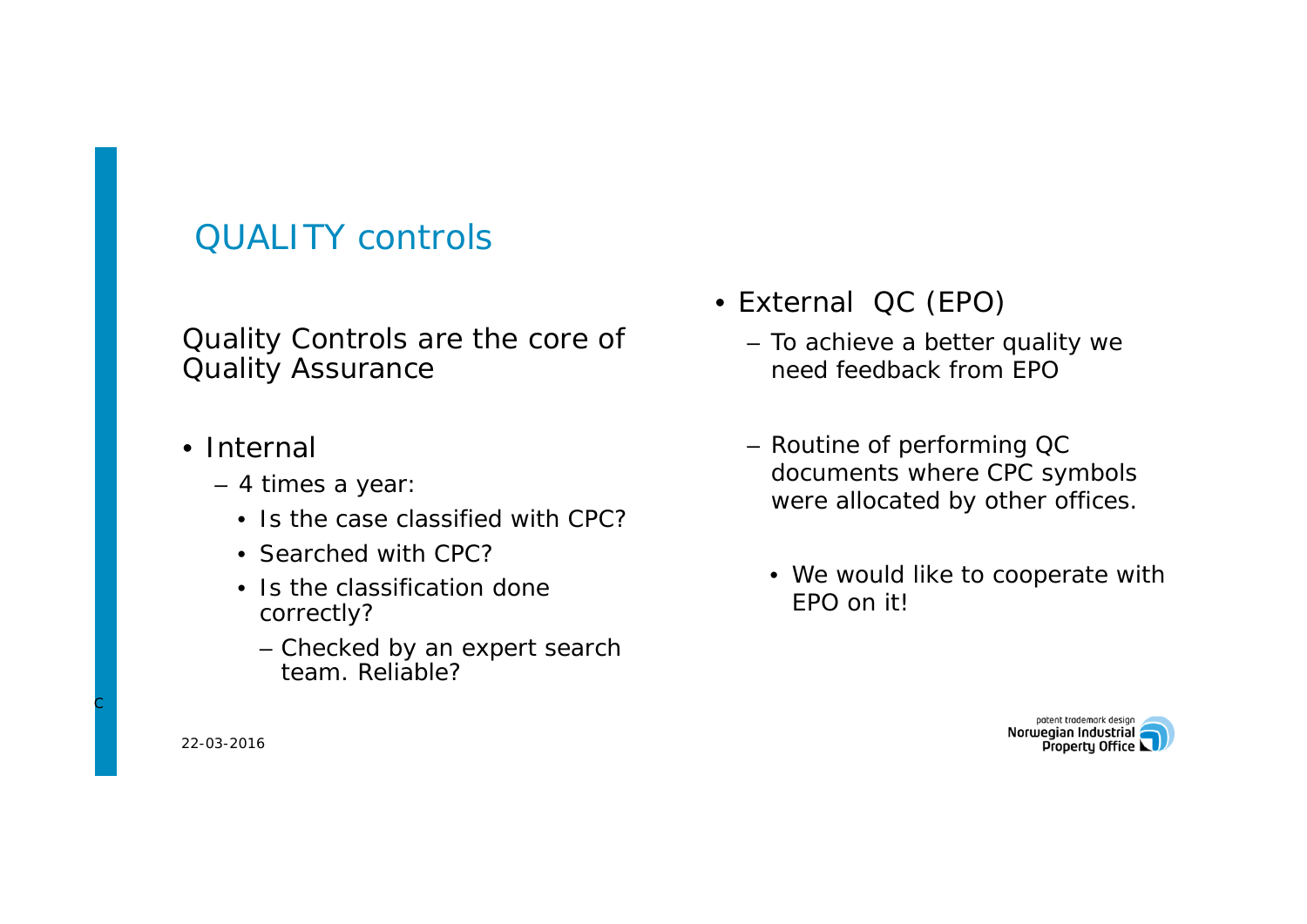## CPC Data exchange

- We have not started exchanging CPC-data to EPO yet
	- However, our responsible teams were in contact with EPO and clarified how EPO would like us to provide CPC data
- Test release on April 1st
- If the test is OK, it's facilitated for weekly delivering